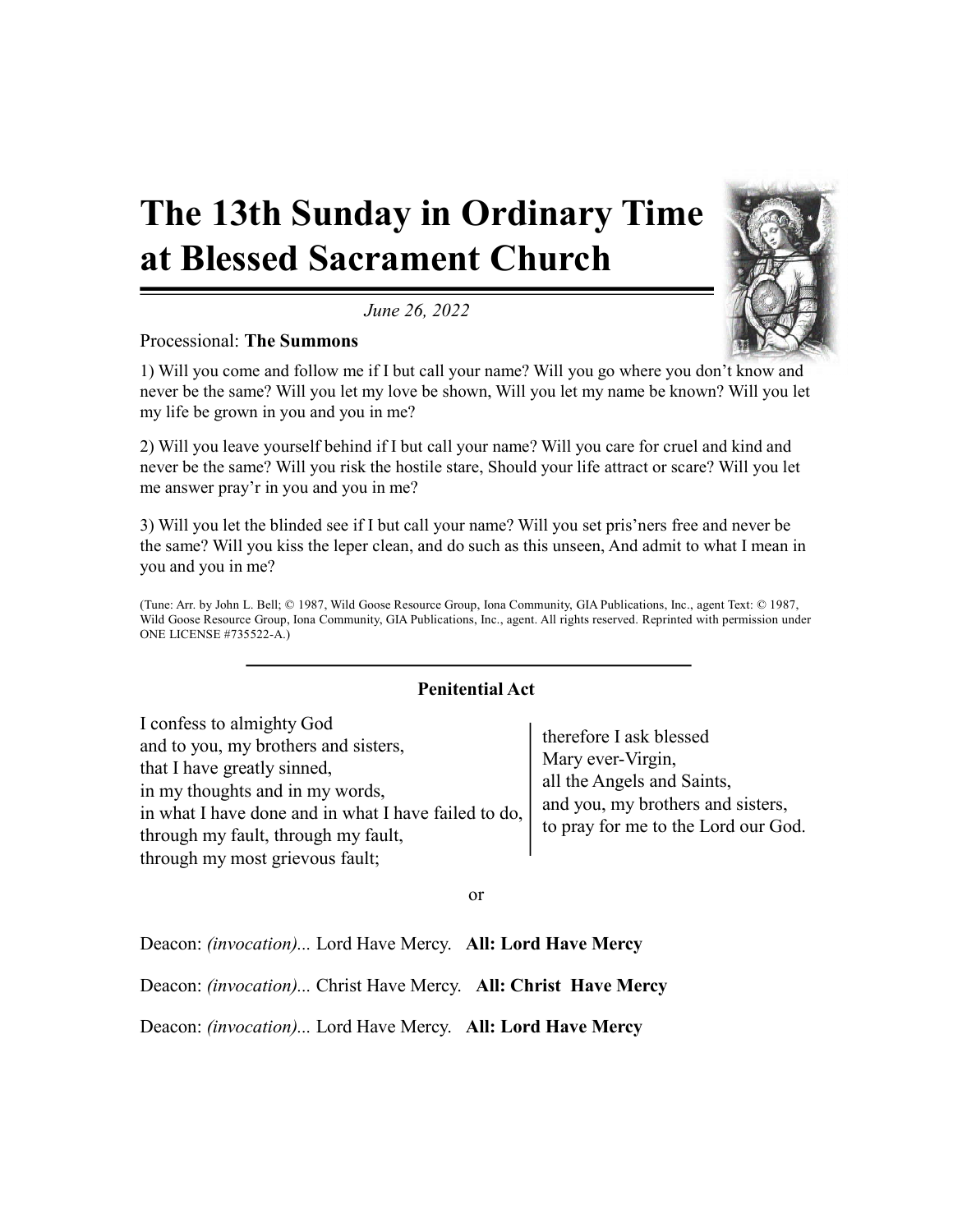

( Music © 2002, 2009, Randall DeBruyn. Published by OCP. All rights reserved. Used with permission under ONE LICENSE #A-735522.)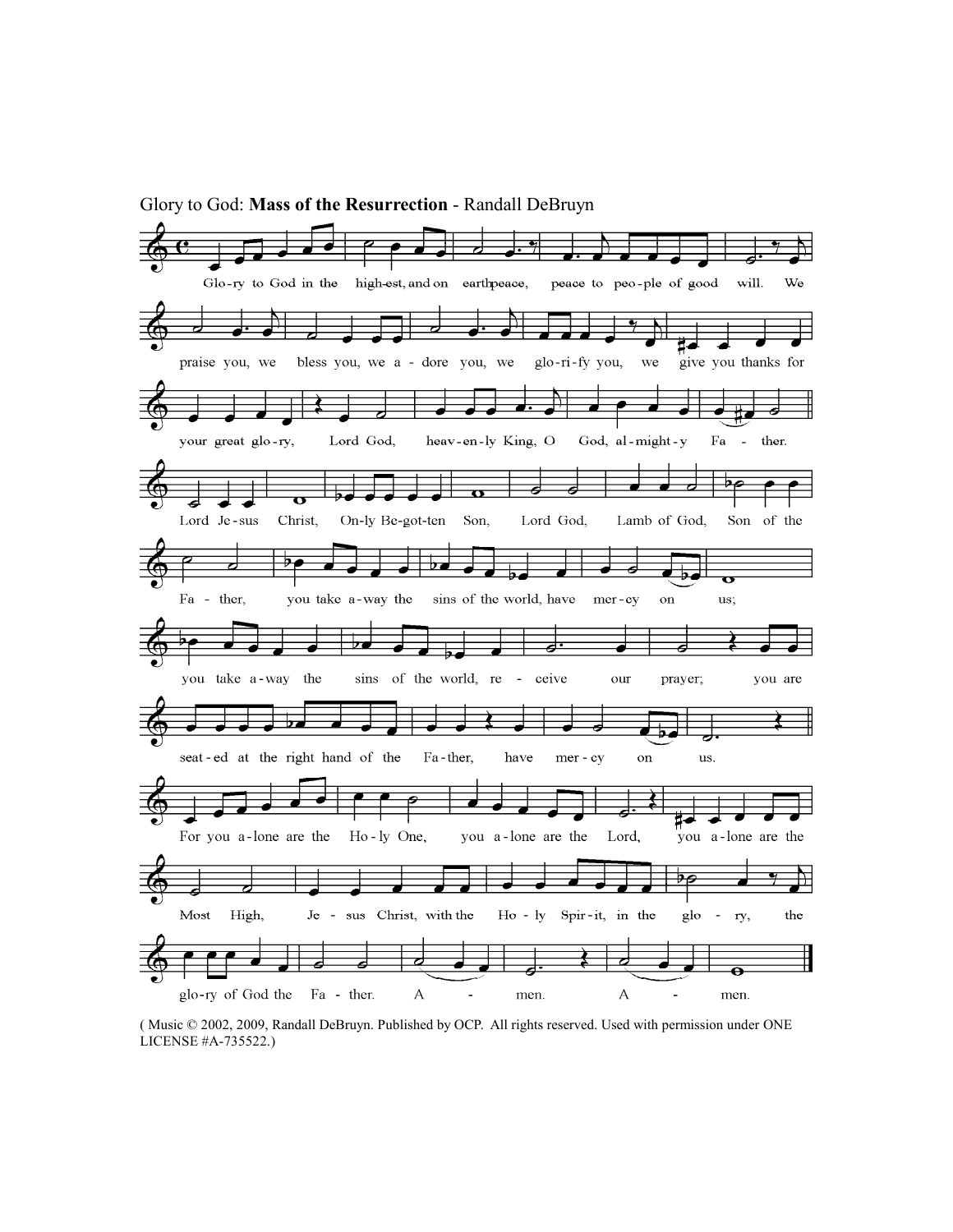

(Music: © 2010, Creative Commons License. Used with permission.)

#### **Profession of Faith**

I believe in one God, the Father almighty, maker of heaven and earth, of all things visible and invisible. I believe in one Lord Jesus Christ, the Only Begotten Son of God, born of the Father before all ages. God from God, Light from Light, true God from true God, begotten, not made, consubstantial with the Father; through him all things were made. For us men and for our salvation he came down from heaven,

### *and by the Holy Spirit was incarnate of the Virgin Mary, and became man.*

For our sake he was crucified under Pontius Pilate, he suffered death and was buried, and rose again on the third day in accordance with the Scriptures.

He ascended into heaven and is seated at the right hand of the Father. He will come again in glory to judge the living and the dead and his kingdom will have no end.

I believe in the Holy Spirit, the Lord, the giver of life, who proceeds from the Father and the Son, who with the Father and the Son is adored and glorified, who has spoken through the prophets.

I believe in one, holy, catholic and apostolic Church. I confess one Baptism for the forgiveness of sins and I look forward to the resurrection of the dead and the life of the world to come. Amen.

### Offertory: **Center of My Life** - Paul Inwood

Refrain: O Lord, you are the center of my life: I will always praise you, I will always serve you, I will always keep you in my sight.

1) Keep me safe, O God, I take refuge in you. I say to the Lord, "You are my God. My happiness lies in you alone; my happiness lies in you alone." (Refrain)

2) I will bless you, Lord, you give me counsel, and even at night direct my heart. I keep you, Lord, ever in my sight; since you are at my right hand, I shall stand firm. (Refrain)